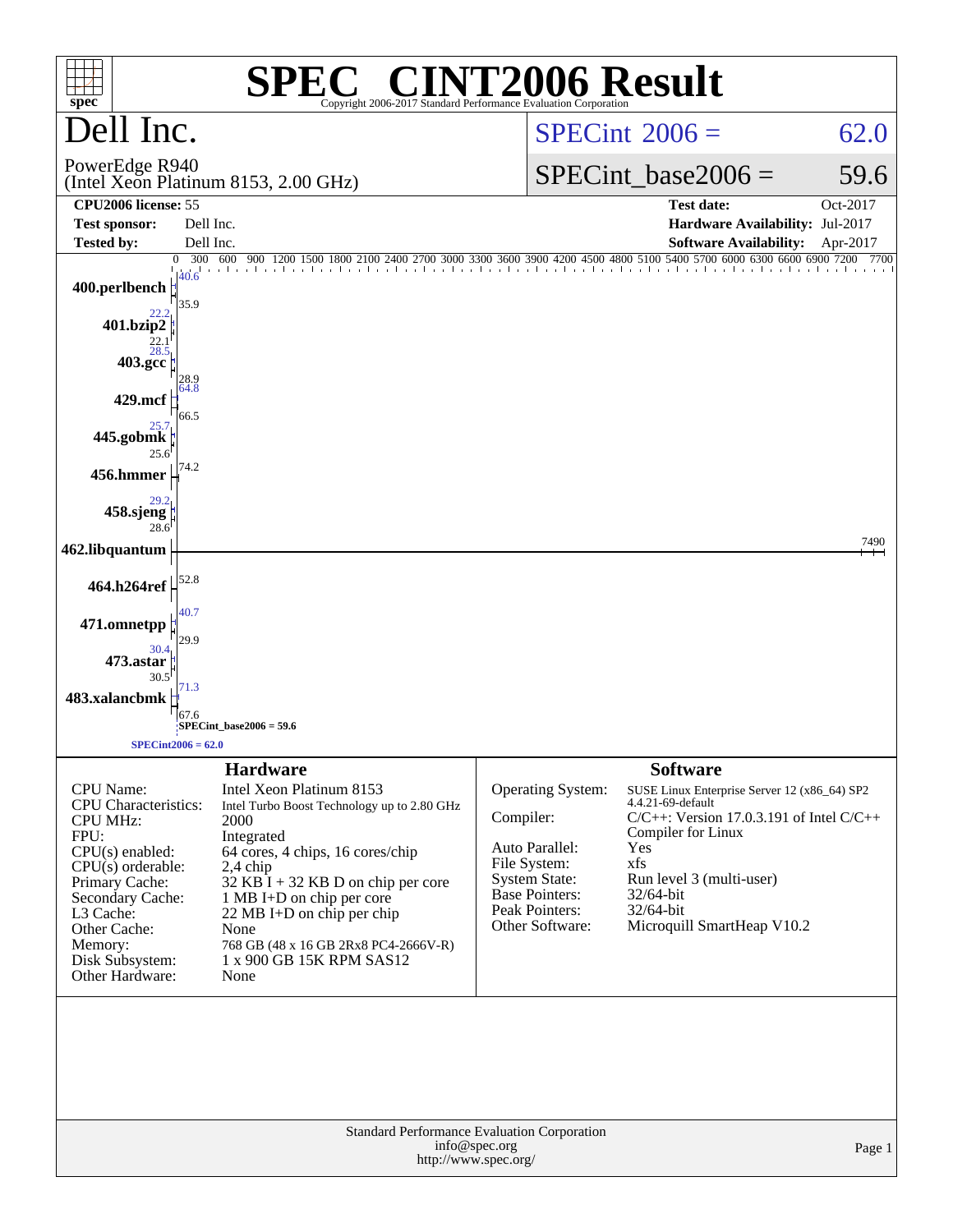

# Dell Inc.

#### $SPECint2006 = 62.0$  $SPECint2006 = 62.0$

PowerEdge R940

(Intel Xeon Platinum 8153, 2.00 GHz)

**[Test sponsor:](http://www.spec.org/auto/cpu2006/Docs/result-fields.html#Testsponsor)** Dell Inc. **[Hardware Availability:](http://www.spec.org/auto/cpu2006/Docs/result-fields.html#HardwareAvailability)** Jul-2017

SPECint base2006 =  $59.6$ **[CPU2006 license:](http://www.spec.org/auto/cpu2006/Docs/result-fields.html#CPU2006license)** 55 **[Test date:](http://www.spec.org/auto/cpu2006/Docs/result-fields.html#Testdate)** Oct-2017

**[Tested by:](http://www.spec.org/auto/cpu2006/Docs/result-fields.html#Testedby)** Dell Inc. **[Software Availability:](http://www.spec.org/auto/cpu2006/Docs/result-fields.html#SoftwareAvailability)** Apr-2017 **[Results Table](http://www.spec.org/auto/cpu2006/Docs/result-fields.html#ResultsTable)**

|                  | <b>Base</b>                                                                                              |              |                |       |                |       | <b>Peak</b>    |              |                |              |                |              |  |
|------------------|----------------------------------------------------------------------------------------------------------|--------------|----------------|-------|----------------|-------|----------------|--------------|----------------|--------------|----------------|--------------|--|
| <b>Benchmark</b> | <b>Seconds</b>                                                                                           | <b>Ratio</b> | <b>Seconds</b> | Ratio | <b>Seconds</b> | Ratio | <b>Seconds</b> | <b>Ratio</b> | <b>Seconds</b> | <b>Ratio</b> | <b>Seconds</b> | <b>Ratio</b> |  |
| 400.perlbench    | 273                                                                                                      | 35.8         | 271            | 36.0  | 272            | 35.9  | 241            | 40.6         | 240            | 40.7         | 240            | <u>40.6</u>  |  |
| 401.bzip2        | 437                                                                                                      | 22.1         | 438            | 22.1  | 437            | 22.1  | 435            | 22.2         | 435            | 22.2         | 435            | 22.2         |  |
| $403.\text{gcc}$ | 279                                                                                                      | 28.9         | 279            | 28.9  | 279            | 28.8  | 277            | 29.0         | 283            | 28.5         | 282            | 28.5         |  |
| $429$ mcf        | 137                                                                                                      | 66.5         | 140            | 65.2  | 137            | 66.8  | 142            | 64.4         | 141            | 64.8         | 139            | 65.6         |  |
| $445$ .gobm $k$  | 410                                                                                                      | 25.6         | 410            | 25.6  | 410            | 25.6  | 408            | 25.7         | 408            | 25.7         | 408            | 25.7         |  |
| 456.hmmer        | 126                                                                                                      | 74.2         | 127            | 73.3  | 126            | 74.2  | 126            | 74.2         | 127            | 73.3         | 126            | 74.2         |  |
| $458$ .sjeng     | 423                                                                                                      | 28.6         | 423            | 28.6  | 423            | 28.6  | 415            | 29.2         | 415            | 29.2         | 415            | 29.2         |  |
| 462.libquantum   | 2.81                                                                                                     | 7360         | 2.77           | 7490  | 2.72           | 7610  | 2.81           | 7360         | 2.77           | 7490         | 2.72           | 7610         |  |
| 464.h264ref      | 419                                                                                                      | 52.8         | 420            | 52.7  | 419            | 52.8  | 419            | 52.8         | 420            | 52.7         | 419            | 52.8         |  |
| 471.omnetpp      | 209                                                                                                      | 29.9         | 209            | 29.9  | 202            | 31.0  | 153            | 40.8         | 154            | 40.5         | 154            | 40.7         |  |
| 473.astar        | 229                                                                                                      | 30.6         | 230            | 30.5  | 230            | 30.5  | 231            | 30.4         | 231            | 30.4         | 231            | 30.4         |  |
| 483.xalancbmk    | 102                                                                                                      | 67.7         | 102            | 67.6  | 103            | 67.3  | 96.8           | 71.3         | 96.9           | 71.2         | 96.8           | 71.3         |  |
|                  | Results appear in the order in which they were run. Bold underlined text indicates a median measurement. |              |                |       |                |       |                |              |                |              |                |              |  |

#### **[Submit Notes](http://www.spec.org/auto/cpu2006/Docs/result-fields.html#SubmitNotes)**

The config file option 'submit' was used.

#### **[Operating System Notes](http://www.spec.org/auto/cpu2006/Docs/result-fields.html#OperatingSystemNotes)**

Stack size set to unlimited using "ulimit -s unlimited"

#### **[Platform Notes](http://www.spec.org/auto/cpu2006/Docs/result-fields.html#PlatformNotes)**

 BIOS settings: Logical Processor Disabled Virtualization Technology Disabled Sub NUMA Cluster Disabled System Profile set to Custom CPU Performance set to Maximum Performance C1E Disabled C States set to Autonomous Uncore Frequency set to Dynamic Memory Patrol Scrub Disabled Energy Efficiency Policy set to Performance CPU Interconnect Bus Link Power Management Disabled PCI ASPM L1 Link Power Management Disabled Sysinfo program /home/cpu2006/config/sysinfo.rev6993 Revision 6993 of 2015-11-06 (b5e8d4b4eb51ed28d7f98696cbe290c1) running on linux-4qdv Tue Oct 17 10:43:10 2017 This section contains SUT (System Under Test) info as seen by

some common utilities. To remove or add to this section, see:<br>Continued on next page

Standard Performance Evaluation Corporation [info@spec.org](mailto:info@spec.org) <http://www.spec.org/>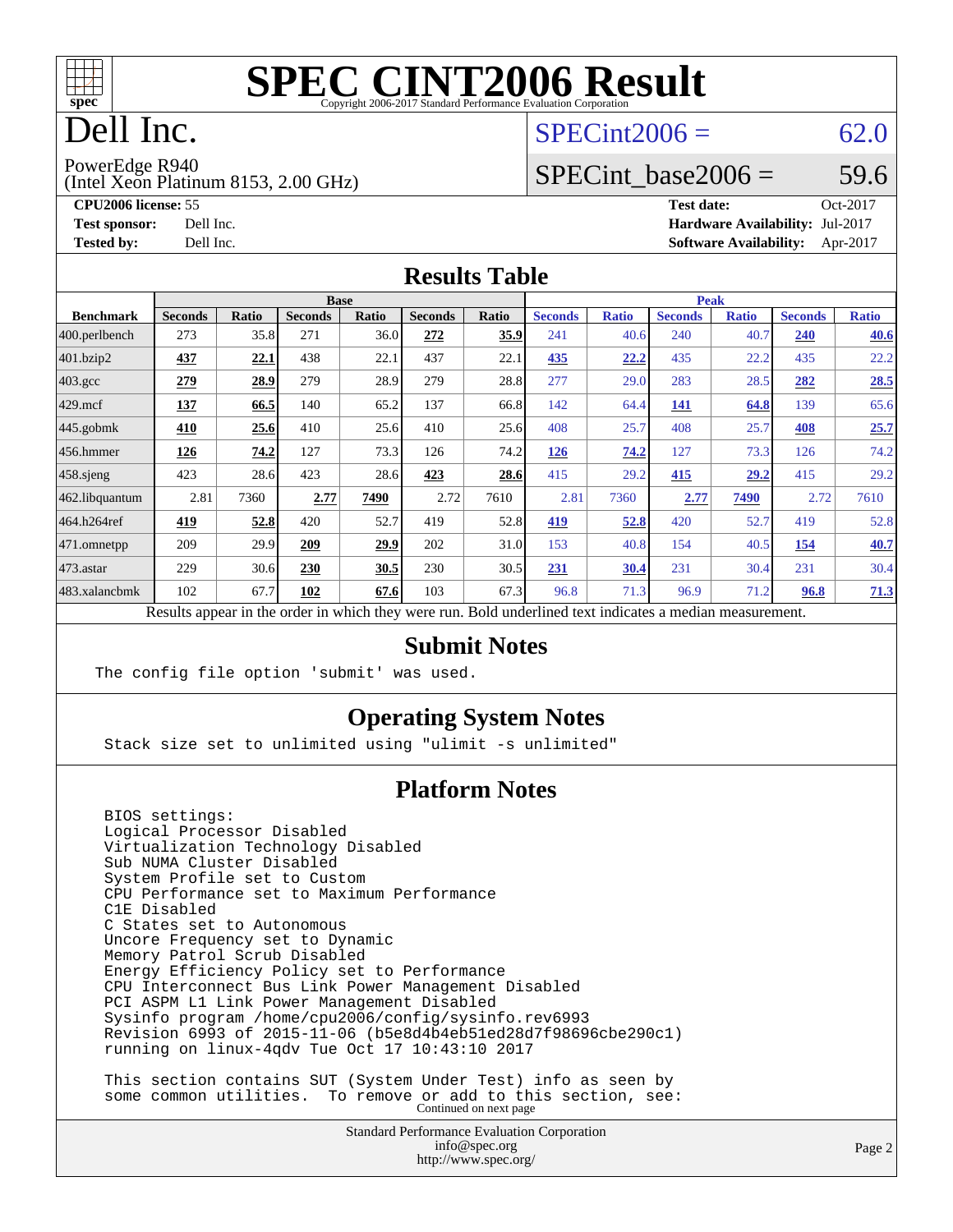

#### **[SPEC CINT2006 Result](http://www.spec.org/auto/cpu2006/Docs/result-fields.html#SPECCINT2006Result)** Copyright 2006-2017 Standard Performance Evaluation Corpor

 $SPECint2006 = 62.0$  $SPECint2006 = 62.0$ 

(Intel Xeon Platinum 8153, 2.00 GHz) PowerEdge R940

SPECint base2006 =  $59.6$ 

Dell Inc.

**[Tested by:](http://www.spec.org/auto/cpu2006/Docs/result-fields.html#Testedby)** Dell Inc. **[Software Availability:](http://www.spec.org/auto/cpu2006/Docs/result-fields.html#SoftwareAvailability)** Apr-2017

**[CPU2006 license:](http://www.spec.org/auto/cpu2006/Docs/result-fields.html#CPU2006license)** 55 **[Test date:](http://www.spec.org/auto/cpu2006/Docs/result-fields.html#Testdate)** Oct-2017 **[Test sponsor:](http://www.spec.org/auto/cpu2006/Docs/result-fields.html#Testsponsor)** Dell Inc. **[Hardware Availability:](http://www.spec.org/auto/cpu2006/Docs/result-fields.html#HardwareAvailability)** Jul-2017

#### **[Platform Notes \(Continued\)](http://www.spec.org/auto/cpu2006/Docs/result-fields.html#PlatformNotes)**

 <http://www.spec.org/cpu2006/Docs/config.html#sysinfo> From /proc/cpuinfo

Standard Performance Evaluation Corporation [info@spec.org](mailto:info@spec.org) model name : Intel(R) Xeon(R) Platinum 8153 CPU @ 2.00GHz 4 "physical id"s (chips) 64 "processors" cores, siblings (Caution: counting these is hw and system dependent. The following excerpts from /proc/cpuinfo might not be reliable. Use with caution.) cpu cores : 16 siblings physical 0: cores 0 1 2 3 4 5 6 7 8 9 10 11 12 13 14 15 physical 1: cores 0 1 2 3 4 5 6 7 8 9 10 11 12 13 14 15 physical 2: cores 0 1 2 3 4 5 6 7 8 9 10 11 12 13 14 15 physical 3: cores 0 1 2 3 4 5 6 7 8 9 10 11 12 13 14 15 cache size : 22528 KB From /proc/meminfo MemTotal: 791225344 kB<br>HugePages Total: 0 HugePages\_Total: 0<br>Hugepagesize: 2048 kB Hugepagesize: /usr/bin/lsb\_release -d SUSE Linux Enterprise Server 12 SP2 From /etc/\*release\* /etc/\*version\* SuSE-release: SUSE Linux Enterprise Server 12 (x86\_64) VERSION = 12 PATCHLEVEL = 2 # This file is deprecated and will be removed in a future service pack or release. # Please check /etc/os-release for details about this release. os-release: NAME="SLES" VERSION="12-SP2" VERSION\_ID="12.2" PRETTY\_NAME="SUSE Linux Enterprise Server 12 SP2" ID="sles" ANSI\_COLOR="0;32" CPE\_NAME="cpe:/o:suse:sles:12:sp2" uname -a: Linux linux-4qdv 4.4.21-69-default #1 SMP Tue Oct 25 10:58:20 UTC 2016 (9464f67) x86\_64 x86\_64 x86\_64 GNU/Linux run-level 3 Oct 17 10:42 SPEC is set to: /home/cpu2006<br>Filesystem Type Size Used Avail Use% Mounted on /dev/sda4 xfs 796G 17G 779G 3% /home Additional information from dmidecode: Continued on next page

<http://www.spec.org/>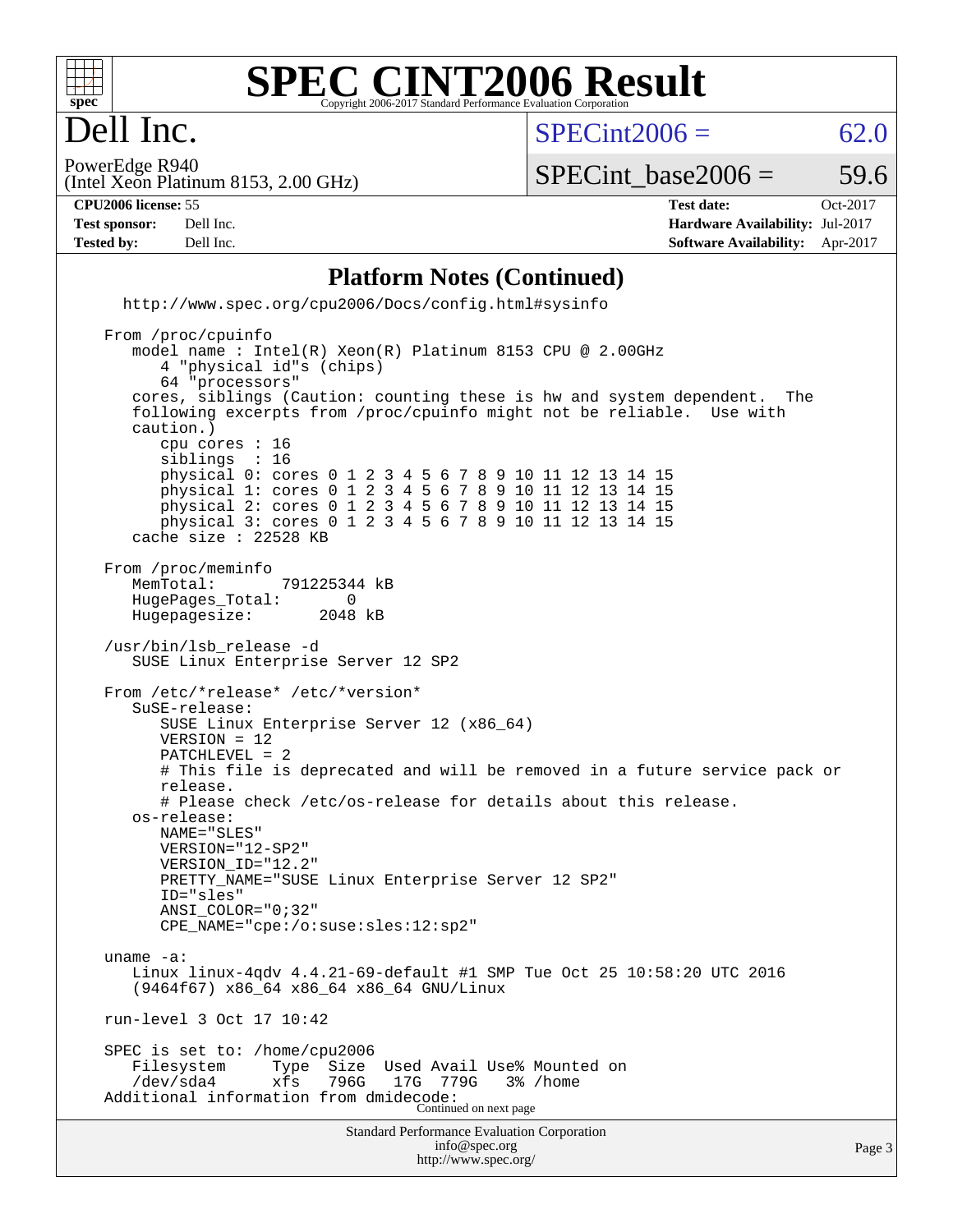

### Dell Inc.

 $SPECint2006 = 62.0$  $SPECint2006 = 62.0$ 

(Intel Xeon Platinum 8153, 2.00 GHz) PowerEdge R940

SPECint base2006 =  $59.6$ 

**[CPU2006 license:](http://www.spec.org/auto/cpu2006/Docs/result-fields.html#CPU2006license)** 55 **[Test date:](http://www.spec.org/auto/cpu2006/Docs/result-fields.html#Testdate)** Oct-2017 **[Test sponsor:](http://www.spec.org/auto/cpu2006/Docs/result-fields.html#Testsponsor)** Dell Inc. **[Hardware Availability:](http://www.spec.org/auto/cpu2006/Docs/result-fields.html#HardwareAvailability)** Jul-2017 **[Tested by:](http://www.spec.org/auto/cpu2006/Docs/result-fields.html#Testedby)** Dell Inc. **[Software Availability:](http://www.spec.org/auto/cpu2006/Docs/result-fields.html#SoftwareAvailability)** Apr-2017

#### **[Platform Notes \(Continued\)](http://www.spec.org/auto/cpu2006/Docs/result-fields.html#PlatformNotes)**

 Warning: Use caution when you interpret this section. The 'dmidecode' program reads system data which is "intended to allow hardware to be accurately determined", but the intent may not be met, as there are frequent changes to hardware, firmware, and the "DMTF SMBIOS" standard.

 BIOS Dell Inc. 1.1.7 08/10/2017 Memory: 3x 002C00B3002C 18ASF2G72PDZ-2G6D1 16 GB 2 rank 2666 MHz 21x 00AD00B300AD HMA82GR7AFR8N-VK 16 GB 2 rank 2666 MHz 24x 00CE063200CE M393A2K43BB1-CTD 16 GB 2 rank 2666 MHz

(End of data from sysinfo program)

#### **[General Notes](http://www.spec.org/auto/cpu2006/Docs/result-fields.html#GeneralNotes)**

Environment variables set by runspec before the start of the run: KMP\_AFFINITY = "granularity=fine,compact" LD\_LIBRARY\_PATH = "/home/cpu2006/lib/ia32:/home/cpu2006/lib/intel64:/home/cpu2006/sh10.2" OMP NUM THREADS = "64"

 Binaries compiled on a system with 1x Intel Core i7-4790 CPU + 32GB RAM memory using Redhat Enterprise Linux 7.2 Transparent Huge Pages enabled by default. Filesystem page cache cleared with: shell invocation of 'sync; echo 3 > /proc/sys/vm/drop\_caches' prior to run

#### **[Base Compiler Invocation](http://www.spec.org/auto/cpu2006/Docs/result-fields.html#BaseCompilerInvocation)**

[C benchmarks](http://www.spec.org/auto/cpu2006/Docs/result-fields.html#Cbenchmarks): [icc -m64](http://www.spec.org/cpu2006/results/res2017q4/cpu2006-20171030-50396.flags.html#user_CCbase_intel_icc_64bit_bda6cc9af1fdbb0edc3795bac97ada53)

[C++ benchmarks:](http://www.spec.org/auto/cpu2006/Docs/result-fields.html#CXXbenchmarks) [icpc -m64](http://www.spec.org/cpu2006/results/res2017q4/cpu2006-20171030-50396.flags.html#user_CXXbase_intel_icpc_64bit_fc66a5337ce925472a5c54ad6a0de310)

### **[Base Portability Flags](http://www.spec.org/auto/cpu2006/Docs/result-fields.html#BasePortabilityFlags)**

 400.perlbench: [-DSPEC\\_CPU\\_LP64](http://www.spec.org/cpu2006/results/res2017q4/cpu2006-20171030-50396.flags.html#b400.perlbench_basePORTABILITY_DSPEC_CPU_LP64) [-DSPEC\\_CPU\\_LINUX\\_X64](http://www.spec.org/cpu2006/results/res2017q4/cpu2006-20171030-50396.flags.html#b400.perlbench_baseCPORTABILITY_DSPEC_CPU_LINUX_X64)  $401.bzip2: -DSPEC_CPULP64$  403.gcc: [-DSPEC\\_CPU\\_LP64](http://www.spec.org/cpu2006/results/res2017q4/cpu2006-20171030-50396.flags.html#suite_basePORTABILITY403_gcc_DSPEC_CPU_LP64) 429.mcf: [-DSPEC\\_CPU\\_LP64](http://www.spec.org/cpu2006/results/res2017q4/cpu2006-20171030-50396.flags.html#suite_basePORTABILITY429_mcf_DSPEC_CPU_LP64) 445.gobmk: [-DSPEC\\_CPU\\_LP64](http://www.spec.org/cpu2006/results/res2017q4/cpu2006-20171030-50396.flags.html#suite_basePORTABILITY445_gobmk_DSPEC_CPU_LP64) 456.hmmer: [-DSPEC\\_CPU\\_LP64](http://www.spec.org/cpu2006/results/res2017q4/cpu2006-20171030-50396.flags.html#suite_basePORTABILITY456_hmmer_DSPEC_CPU_LP64) 458.sjeng: [-DSPEC\\_CPU\\_LP64](http://www.spec.org/cpu2006/results/res2017q4/cpu2006-20171030-50396.flags.html#suite_basePORTABILITY458_sjeng_DSPEC_CPU_LP64) 462.libquantum: [-DSPEC\\_CPU\\_LP64](http://www.spec.org/cpu2006/results/res2017q4/cpu2006-20171030-50396.flags.html#suite_basePORTABILITY462_libquantum_DSPEC_CPU_LP64) [-DSPEC\\_CPU\\_LINUX](http://www.spec.org/cpu2006/results/res2017q4/cpu2006-20171030-50396.flags.html#b462.libquantum_baseCPORTABILITY_DSPEC_CPU_LINUX) 464.h264ref: [-DSPEC\\_CPU\\_LP64](http://www.spec.org/cpu2006/results/res2017q4/cpu2006-20171030-50396.flags.html#suite_basePORTABILITY464_h264ref_DSPEC_CPU_LP64)

Continued on next page

Standard Performance Evaluation Corporation [info@spec.org](mailto:info@spec.org) <http://www.spec.org/>

Page 4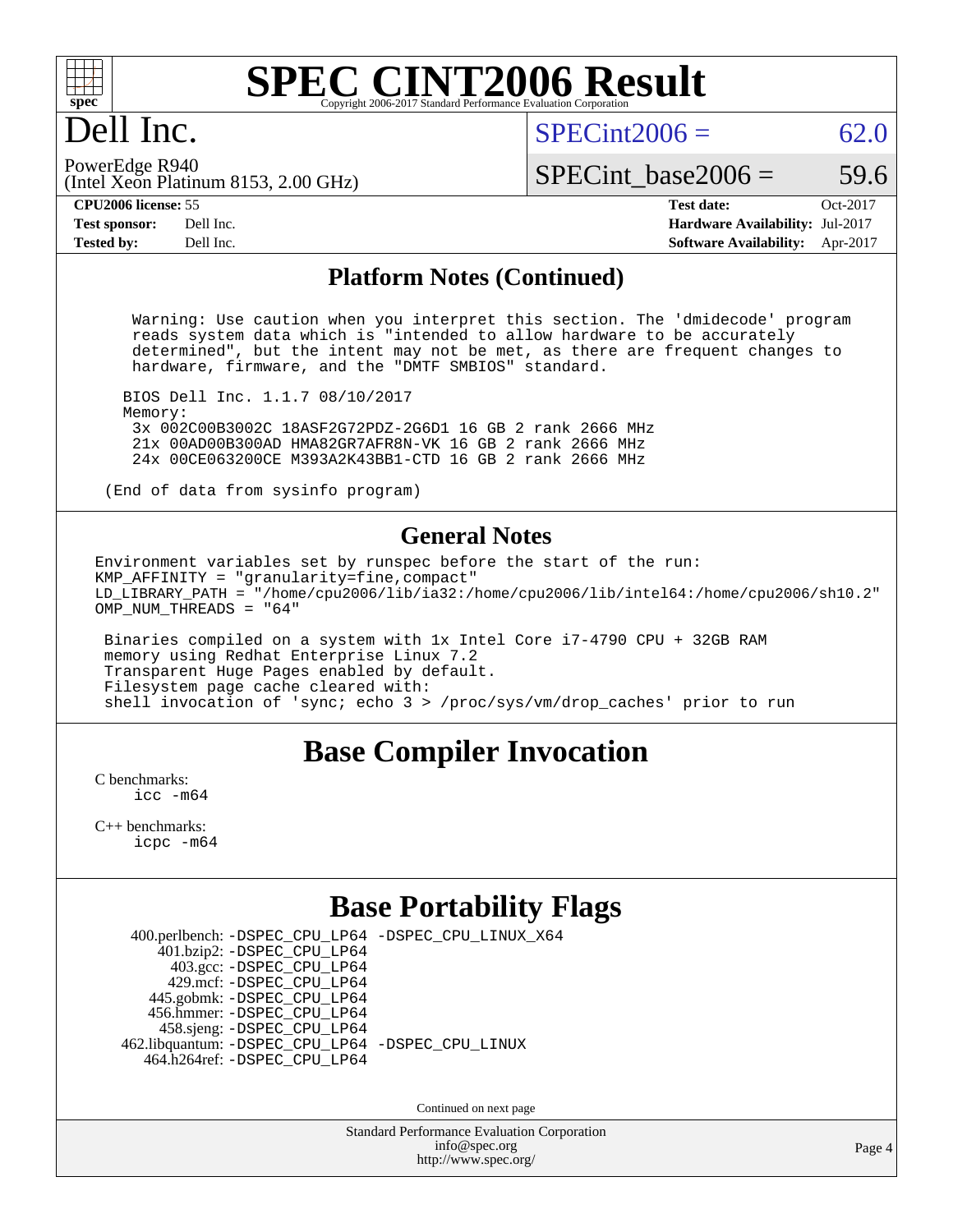

## Dell Inc.

 $SPECint2006 = 62.0$  $SPECint2006 = 62.0$ 

(Intel Xeon Platinum 8153, 2.00 GHz) PowerEdge R940

SPECint base2006 =  $59.6$ 

**[CPU2006 license:](http://www.spec.org/auto/cpu2006/Docs/result-fields.html#CPU2006license)** 55 **[Test date:](http://www.spec.org/auto/cpu2006/Docs/result-fields.html#Testdate)** Oct-2017 **[Test sponsor:](http://www.spec.org/auto/cpu2006/Docs/result-fields.html#Testsponsor)** Dell Inc. **[Hardware Availability:](http://www.spec.org/auto/cpu2006/Docs/result-fields.html#HardwareAvailability)** Jul-2017 **[Tested by:](http://www.spec.org/auto/cpu2006/Docs/result-fields.html#Testedby)** Dell Inc. **[Software Availability:](http://www.spec.org/auto/cpu2006/Docs/result-fields.html#SoftwareAvailability)** Apr-2017

### **[Base Portability Flags \(Continued\)](http://www.spec.org/auto/cpu2006/Docs/result-fields.html#BasePortabilityFlags)**

 471.omnetpp: [-DSPEC\\_CPU\\_LP64](http://www.spec.org/cpu2006/results/res2017q4/cpu2006-20171030-50396.flags.html#suite_basePORTABILITY471_omnetpp_DSPEC_CPU_LP64) 473.astar: [-DSPEC\\_CPU\\_LP64](http://www.spec.org/cpu2006/results/res2017q4/cpu2006-20171030-50396.flags.html#suite_basePORTABILITY473_astar_DSPEC_CPU_LP64) 483.xalancbmk: [-DSPEC\\_CPU\\_LP64](http://www.spec.org/cpu2006/results/res2017q4/cpu2006-20171030-50396.flags.html#suite_basePORTABILITY483_xalancbmk_DSPEC_CPU_LP64) [-DSPEC\\_CPU\\_LINUX](http://www.spec.org/cpu2006/results/res2017q4/cpu2006-20171030-50396.flags.html#b483.xalancbmk_baseCXXPORTABILITY_DSPEC_CPU_LINUX)

**[Base Optimization Flags](http://www.spec.org/auto/cpu2006/Docs/result-fields.html#BaseOptimizationFlags)**

[C benchmarks](http://www.spec.org/auto/cpu2006/Docs/result-fields.html#Cbenchmarks):

[-xCORE-AVX2](http://www.spec.org/cpu2006/results/res2017q4/cpu2006-20171030-50396.flags.html#user_CCbase_f-xCORE-AVX2) [-ipo](http://www.spec.org/cpu2006/results/res2017q4/cpu2006-20171030-50396.flags.html#user_CCbase_f-ipo) [-O3](http://www.spec.org/cpu2006/results/res2017q4/cpu2006-20171030-50396.flags.html#user_CCbase_f-O3) [-no-prec-div](http://www.spec.org/cpu2006/results/res2017q4/cpu2006-20171030-50396.flags.html#user_CCbase_f-no-prec-div) [-parallel](http://www.spec.org/cpu2006/results/res2017q4/cpu2006-20171030-50396.flags.html#user_CCbase_f-parallel) [-qopt-prefetch](http://www.spec.org/cpu2006/results/res2017q4/cpu2006-20171030-50396.flags.html#user_CCbase_f-qopt-prefetch) [-auto-p32](http://www.spec.org/cpu2006/results/res2017q4/cpu2006-20171030-50396.flags.html#user_CCbase_f-auto-p32)

[C++ benchmarks:](http://www.spec.org/auto/cpu2006/Docs/result-fields.html#CXXbenchmarks)

[-xCORE-AVX2](http://www.spec.org/cpu2006/results/res2017q4/cpu2006-20171030-50396.flags.html#user_CXXbase_f-xCORE-AVX2) [-ipo](http://www.spec.org/cpu2006/results/res2017q4/cpu2006-20171030-50396.flags.html#user_CXXbase_f-ipo) [-O3](http://www.spec.org/cpu2006/results/res2017q4/cpu2006-20171030-50396.flags.html#user_CXXbase_f-O3) [-no-prec-div](http://www.spec.org/cpu2006/results/res2017q4/cpu2006-20171030-50396.flags.html#user_CXXbase_f-no-prec-div) [-qopt-prefetch](http://www.spec.org/cpu2006/results/res2017q4/cpu2006-20171030-50396.flags.html#user_CXXbase_f-qopt-prefetch) [-auto-p32](http://www.spec.org/cpu2006/results/res2017q4/cpu2006-20171030-50396.flags.html#user_CXXbase_f-auto-p32) [-Wl,-z,muldefs](http://www.spec.org/cpu2006/results/res2017q4/cpu2006-20171030-50396.flags.html#user_CXXbase_link_force_multiple1_74079c344b956b9658436fd1b6dd3a8a) [-L/sh10.2 -lsmartheap64](http://www.spec.org/cpu2006/results/res2017q4/cpu2006-20171030-50396.flags.html#user_CXXbase_SmartHeap64_63911d860fc08c15fa1d5bf319b9d8d5)

#### **[Base Other Flags](http://www.spec.org/auto/cpu2006/Docs/result-fields.html#BaseOtherFlags)**

[C benchmarks](http://www.spec.org/auto/cpu2006/Docs/result-fields.html#Cbenchmarks):

403.gcc: [-Dalloca=\\_alloca](http://www.spec.org/cpu2006/results/res2017q4/cpu2006-20171030-50396.flags.html#b403.gcc_baseEXTRA_CFLAGS_Dalloca_be3056838c12de2578596ca5467af7f3)

**[Peak Compiler Invocation](http://www.spec.org/auto/cpu2006/Docs/result-fields.html#PeakCompilerInvocation)**

[C benchmarks \(except as noted below\)](http://www.spec.org/auto/cpu2006/Docs/result-fields.html#Cbenchmarksexceptasnotedbelow): [icc -m64](http://www.spec.org/cpu2006/results/res2017q4/cpu2006-20171030-50396.flags.html#user_CCpeak_intel_icc_64bit_bda6cc9af1fdbb0edc3795bac97ada53)

400.perlbench: [icc -m32 -L/opt/intel/compilers\\_and\\_libraries\\_2017/linux/lib/ia32](http://www.spec.org/cpu2006/results/res2017q4/cpu2006-20171030-50396.flags.html#user_peakCCLD400_perlbench_intel_icc_c29f3ff5a7ed067b11e4ec10a03f03ae)

445.gobmk: [icc -m32 -L/opt/intel/compilers\\_and\\_libraries\\_2017/linux/lib/ia32](http://www.spec.org/cpu2006/results/res2017q4/cpu2006-20171030-50396.flags.html#user_peakCCLD445_gobmk_intel_icc_c29f3ff5a7ed067b11e4ec10a03f03ae)

[C++ benchmarks \(except as noted below\):](http://www.spec.org/auto/cpu2006/Docs/result-fields.html#CXXbenchmarksexceptasnotedbelow) [icc -m32 -L/opt/intel/compilers\\_and\\_libraries\\_2017/linux/lib/ia32](http://www.spec.org/cpu2006/results/res2017q4/cpu2006-20171030-50396.flags.html#user_CXXpeak_intel_icc_c29f3ff5a7ed067b11e4ec10a03f03ae)

473.astar: [icpc -m64](http://www.spec.org/cpu2006/results/res2017q4/cpu2006-20171030-50396.flags.html#user_peakCXXLD473_astar_intel_icpc_64bit_fc66a5337ce925472a5c54ad6a0de310)

#### **[Peak Portability Flags](http://www.spec.org/auto/cpu2006/Docs/result-fields.html#PeakPortabilityFlags)**

 400.perlbench: [-D\\_FILE\\_OFFSET\\_BITS=64](http://www.spec.org/cpu2006/results/res2017q4/cpu2006-20171030-50396.flags.html#user_peakPORTABILITY400_perlbench_file_offset_bits_64_438cf9856305ebd76870a2c6dc2689ab) [-DSPEC\\_CPU\\_LINUX\\_IA32](http://www.spec.org/cpu2006/results/res2017q4/cpu2006-20171030-50396.flags.html#b400.perlbench_peakCPORTABILITY_DSPEC_CPU_LINUX_IA32) 401.bzip2: [-DSPEC\\_CPU\\_LP64](http://www.spec.org/cpu2006/results/res2017q4/cpu2006-20171030-50396.flags.html#suite_peakPORTABILITY401_bzip2_DSPEC_CPU_LP64) 403.gcc: [-DSPEC\\_CPU\\_LP64](http://www.spec.org/cpu2006/results/res2017q4/cpu2006-20171030-50396.flags.html#suite_peakPORTABILITY403_gcc_DSPEC_CPU_LP64) 429.mcf: [-DSPEC\\_CPU\\_LP64](http://www.spec.org/cpu2006/results/res2017q4/cpu2006-20171030-50396.flags.html#suite_peakPORTABILITY429_mcf_DSPEC_CPU_LP64) 445.gobmk: [-D\\_FILE\\_OFFSET\\_BITS=64](http://www.spec.org/cpu2006/results/res2017q4/cpu2006-20171030-50396.flags.html#user_peakPORTABILITY445_gobmk_file_offset_bits_64_438cf9856305ebd76870a2c6dc2689ab)

Continued on next page

Standard Performance Evaluation Corporation [info@spec.org](mailto:info@spec.org) <http://www.spec.org/>

Page 5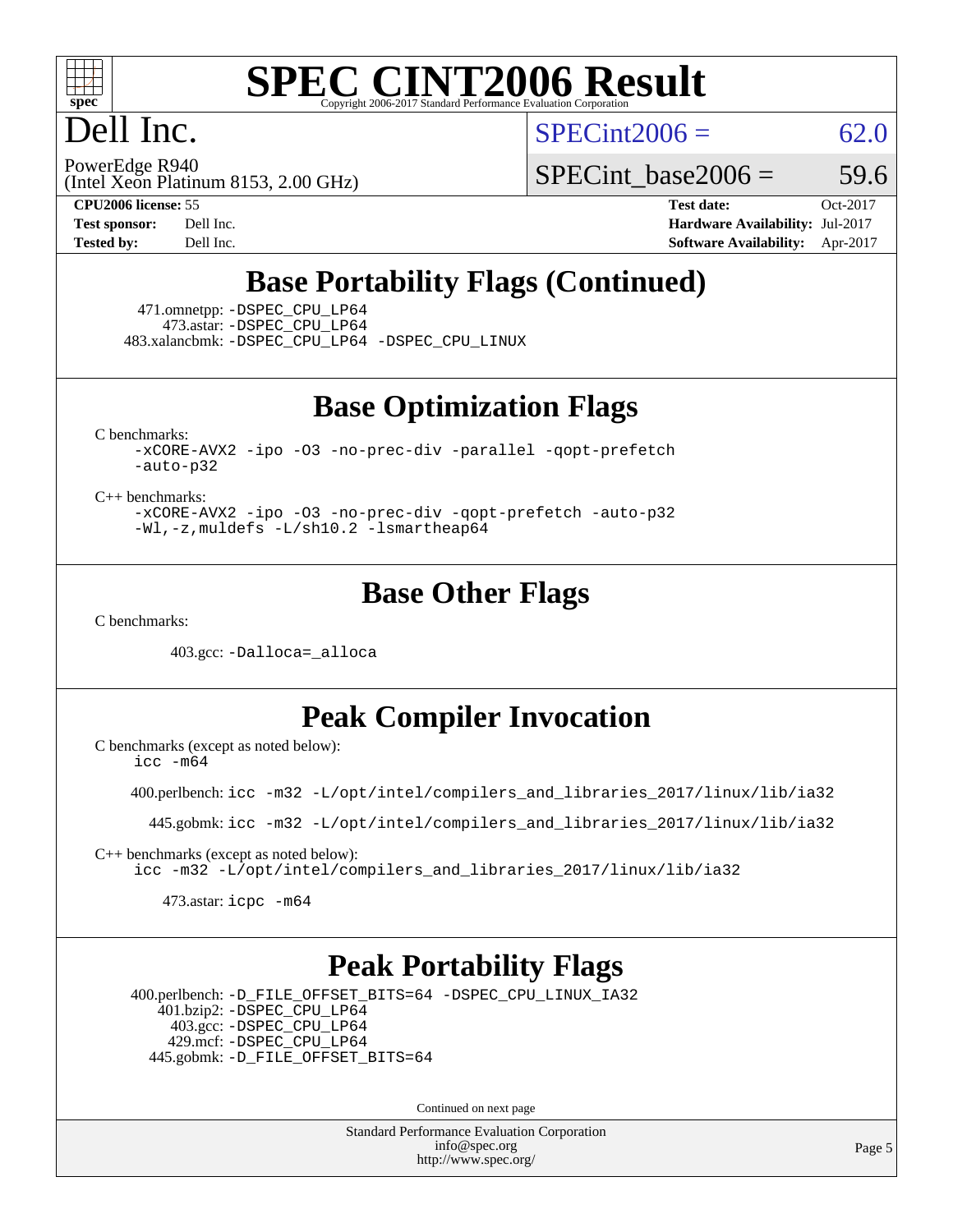

Dell Inc.

 $SPECint2006 = 62.0$  $SPECint2006 = 62.0$ 

(Intel Xeon Platinum 8153, 2.00 GHz) PowerEdge R940

SPECint base2006 =  $59.6$ 

**[CPU2006 license:](http://www.spec.org/auto/cpu2006/Docs/result-fields.html#CPU2006license)** 55 **[Test date:](http://www.spec.org/auto/cpu2006/Docs/result-fields.html#Testdate)** Oct-2017 **[Test sponsor:](http://www.spec.org/auto/cpu2006/Docs/result-fields.html#Testsponsor)** Dell Inc. **[Hardware Availability:](http://www.spec.org/auto/cpu2006/Docs/result-fields.html#HardwareAvailability)** Jul-2017 **[Tested by:](http://www.spec.org/auto/cpu2006/Docs/result-fields.html#Testedby)** Dell Inc. **[Software Availability:](http://www.spec.org/auto/cpu2006/Docs/result-fields.html#SoftwareAvailability)** Apr-2017

### **[Peak Portability Flags \(Continued\)](http://www.spec.org/auto/cpu2006/Docs/result-fields.html#PeakPortabilityFlags)**

 456.hmmer: [-DSPEC\\_CPU\\_LP64](http://www.spec.org/cpu2006/results/res2017q4/cpu2006-20171030-50396.flags.html#suite_peakPORTABILITY456_hmmer_DSPEC_CPU_LP64) 458.sjeng: [-DSPEC\\_CPU\\_LP64](http://www.spec.org/cpu2006/results/res2017q4/cpu2006-20171030-50396.flags.html#suite_peakPORTABILITY458_sjeng_DSPEC_CPU_LP64) 462.libquantum: [-DSPEC\\_CPU\\_LP64](http://www.spec.org/cpu2006/results/res2017q4/cpu2006-20171030-50396.flags.html#suite_peakPORTABILITY462_libquantum_DSPEC_CPU_LP64) [-DSPEC\\_CPU\\_LINUX](http://www.spec.org/cpu2006/results/res2017q4/cpu2006-20171030-50396.flags.html#b462.libquantum_peakCPORTABILITY_DSPEC_CPU_LINUX) 464.h264ref: [-DSPEC\\_CPU\\_LP64](http://www.spec.org/cpu2006/results/res2017q4/cpu2006-20171030-50396.flags.html#suite_peakPORTABILITY464_h264ref_DSPEC_CPU_LP64) 471.omnetpp: [-D\\_FILE\\_OFFSET\\_BITS=64](http://www.spec.org/cpu2006/results/res2017q4/cpu2006-20171030-50396.flags.html#user_peakPORTABILITY471_omnetpp_file_offset_bits_64_438cf9856305ebd76870a2c6dc2689ab) 473.astar: [-DSPEC\\_CPU\\_LP64](http://www.spec.org/cpu2006/results/res2017q4/cpu2006-20171030-50396.flags.html#suite_peakPORTABILITY473_astar_DSPEC_CPU_LP64) 483.xalancbmk: [-D\\_FILE\\_OFFSET\\_BITS=64](http://www.spec.org/cpu2006/results/res2017q4/cpu2006-20171030-50396.flags.html#user_peakPORTABILITY483_xalancbmk_file_offset_bits_64_438cf9856305ebd76870a2c6dc2689ab) [-DSPEC\\_CPU\\_LINUX](http://www.spec.org/cpu2006/results/res2017q4/cpu2006-20171030-50396.flags.html#b483.xalancbmk_peakCXXPORTABILITY_DSPEC_CPU_LINUX)

#### **[Peak Optimization Flags](http://www.spec.org/auto/cpu2006/Docs/result-fields.html#PeakOptimizationFlags)**

[C benchmarks](http://www.spec.org/auto/cpu2006/Docs/result-fields.html#Cbenchmarks):

```
 400.perlbench: -prof-gen(pass 1) -prof-use(pass 2) -xCORE-AVX2(pass 2)
        -par-num-threads=1(pass 1) -ipo(pass 2) -O3(pass 2)
        -no-prec-div(pass 2) -qopt-prefetch
401.bzip2: -prof-gen(pass 1) -prof-use(pass 2) -xCORE-AVX2(pass 2)
```
[-par-num-threads=1](http://www.spec.org/cpu2006/results/res2017q4/cpu2006-20171030-50396.flags.html#user_peakPASS1_CFLAGSPASS1_LDCFLAGS401_bzip2_par_num_threads_786a6ff141b4e9e90432e998842df6c2)(pass 1) [-ipo](http://www.spec.org/cpu2006/results/res2017q4/cpu2006-20171030-50396.flags.html#user_peakPASS2_CFLAGSPASS2_LDCFLAGS401_bzip2_f-ipo)(pass 2) [-O3](http://www.spec.org/cpu2006/results/res2017q4/cpu2006-20171030-50396.flags.html#user_peakPASS2_CFLAGSPASS2_LDCFLAGS401_bzip2_f-O3)(pass 2) [-no-prec-div](http://www.spec.org/cpu2006/results/res2017q4/cpu2006-20171030-50396.flags.html#user_peakCOPTIMIZEPASS2_CFLAGSPASS2_LDCFLAGS401_bzip2_f-no-prec-div) [-auto-ilp32](http://www.spec.org/cpu2006/results/res2017q4/cpu2006-20171030-50396.flags.html#user_peakCOPTIMIZE401_bzip2_f-auto-ilp32) [-qopt-prefetch](http://www.spec.org/cpu2006/results/res2017q4/cpu2006-20171030-50396.flags.html#user_peakCOPTIMIZE401_bzip2_f-qopt-prefetch)

 403.gcc: [-xCORE-AVX2](http://www.spec.org/cpu2006/results/res2017q4/cpu2006-20171030-50396.flags.html#user_peakOPTIMIZE403_gcc_f-xCORE-AVX2) [-ipo](http://www.spec.org/cpu2006/results/res2017q4/cpu2006-20171030-50396.flags.html#user_peakOPTIMIZE403_gcc_f-ipo) [-O3](http://www.spec.org/cpu2006/results/res2017q4/cpu2006-20171030-50396.flags.html#user_peakOPTIMIZE403_gcc_f-O3) [-no-prec-div](http://www.spec.org/cpu2006/results/res2017q4/cpu2006-20171030-50396.flags.html#user_peakOPTIMIZE403_gcc_f-no-prec-div) [-inline-calloc](http://www.spec.org/cpu2006/results/res2017q4/cpu2006-20171030-50396.flags.html#user_peakCOPTIMIZE403_gcc_f-inline-calloc) [-qopt-malloc-options=3](http://www.spec.org/cpu2006/results/res2017q4/cpu2006-20171030-50396.flags.html#user_peakCOPTIMIZE403_gcc_f-qopt-malloc-options_0fcb435012e78f27d57f473818e45fe4) [-auto-ilp32](http://www.spec.org/cpu2006/results/res2017q4/cpu2006-20171030-50396.flags.html#user_peakCOPTIMIZE403_gcc_f-auto-ilp32)

 429.mcf: [-xCORE-AVX2](http://www.spec.org/cpu2006/results/res2017q4/cpu2006-20171030-50396.flags.html#user_peakOPTIMIZE429_mcf_f-xCORE-AVX2) [-ipo](http://www.spec.org/cpu2006/results/res2017q4/cpu2006-20171030-50396.flags.html#user_peakOPTIMIZE429_mcf_f-ipo) [-O3](http://www.spec.org/cpu2006/results/res2017q4/cpu2006-20171030-50396.flags.html#user_peakOPTIMIZE429_mcf_f-O3) [-no-prec-div](http://www.spec.org/cpu2006/results/res2017q4/cpu2006-20171030-50396.flags.html#user_peakOPTIMIZE429_mcf_f-no-prec-div) [-parallel](http://www.spec.org/cpu2006/results/res2017q4/cpu2006-20171030-50396.flags.html#user_peakCOPTIMIZE429_mcf_f-parallel) [-qopt-prefetch](http://www.spec.org/cpu2006/results/res2017q4/cpu2006-20171030-50396.flags.html#user_peakCOPTIMIZE429_mcf_f-qopt-prefetch) [-auto-p32](http://www.spec.org/cpu2006/results/res2017q4/cpu2006-20171030-50396.flags.html#user_peakCOPTIMIZE429_mcf_f-auto-p32)

 445.gobmk: [-prof-gen](http://www.spec.org/cpu2006/results/res2017q4/cpu2006-20171030-50396.flags.html#user_peakPASS1_CFLAGSPASS1_LDCFLAGS445_gobmk_prof_gen_e43856698f6ca7b7e442dfd80e94a8fc)(pass 1) [-prof-use](http://www.spec.org/cpu2006/results/res2017q4/cpu2006-20171030-50396.flags.html#user_peakPASS2_CFLAGSPASS2_LDCFLAGS445_gobmk_prof_use_bccf7792157ff70d64e32fe3e1250b55)(pass 2) [-xCORE-AVX2](http://www.spec.org/cpu2006/results/res2017q4/cpu2006-20171030-50396.flags.html#user_peakPASS2_CFLAGSPASS2_LDCFLAGS445_gobmk_f-xCORE-AVX2)(pass 2)  $-$ par-num-threads=1(pass 1)  $-$ ipo(pass 2)  $-$ O3(pass 2) [-no-prec-div](http://www.spec.org/cpu2006/results/res2017q4/cpu2006-20171030-50396.flags.html#user_peakPASS2_CFLAGSPASS2_LDCFLAGS445_gobmk_f-no-prec-div)(pass 2)

456.hmmer: basepeak = yes

 458.sjeng: [-prof-gen](http://www.spec.org/cpu2006/results/res2017q4/cpu2006-20171030-50396.flags.html#user_peakPASS1_CFLAGSPASS1_LDCFLAGS458_sjeng_prof_gen_e43856698f6ca7b7e442dfd80e94a8fc)(pass 1) [-prof-use](http://www.spec.org/cpu2006/results/res2017q4/cpu2006-20171030-50396.flags.html#user_peakPASS2_CFLAGSPASS2_LDCFLAGS458_sjeng_prof_use_bccf7792157ff70d64e32fe3e1250b55)(pass 2) [-xCORE-AVX2](http://www.spec.org/cpu2006/results/res2017q4/cpu2006-20171030-50396.flags.html#user_peakPASS2_CFLAGSPASS2_LDCFLAGS458_sjeng_f-xCORE-AVX2)(pass 2)  $-par-num-threads=1(pass 1) -ipo(pass 2) -O3(pass 2)$  $-par-num-threads=1(pass 1) -ipo(pass 2) -O3(pass 2)$  $-par-num-threads=1(pass 1) -ipo(pass 2) -O3(pass 2)$  $-par-num-threads=1(pass 1) -ipo(pass 2) -O3(pass 2)$  $-par-num-threads=1(pass 1) -ipo(pass 2) -O3(pass 2)$  $-par-num-threads=1(pass 1) -ipo(pass 2) -O3(pass 2)$ [-no-prec-div](http://www.spec.org/cpu2006/results/res2017q4/cpu2006-20171030-50396.flags.html#user_peakPASS2_CFLAGSPASS2_LDCFLAGS458_sjeng_f-no-prec-div)(pass 2) [-unroll4](http://www.spec.org/cpu2006/results/res2017q4/cpu2006-20171030-50396.flags.html#user_peakCOPTIMIZE458_sjeng_f-unroll_4e5e4ed65b7fd20bdcd365bec371b81f)

 $462$ .libquantum: basepeak = yes

464.h264ref: basepeak = yes

[C++ benchmarks:](http://www.spec.org/auto/cpu2006/Docs/result-fields.html#CXXbenchmarks)

 471.omnetpp: [-prof-gen](http://www.spec.org/cpu2006/results/res2017q4/cpu2006-20171030-50396.flags.html#user_peakPASS1_CXXFLAGSPASS1_LDCXXFLAGS471_omnetpp_prof_gen_e43856698f6ca7b7e442dfd80e94a8fc)(pass 1) [-prof-use](http://www.spec.org/cpu2006/results/res2017q4/cpu2006-20171030-50396.flags.html#user_peakPASS2_CXXFLAGSPASS2_LDCXXFLAGS471_omnetpp_prof_use_bccf7792157ff70d64e32fe3e1250b55)(pass 2) [-xCORE-AVX2](http://www.spec.org/cpu2006/results/res2017q4/cpu2006-20171030-50396.flags.html#user_peakPASS2_CXXFLAGSPASS2_LDCXXFLAGS471_omnetpp_f-xCORE-AVX2)(pass 2)  $-par-num-threads=1(pass 1) -ipo(pass 2) -O3(pass 2)$  $-par-num-threads=1(pass 1) -ipo(pass 2) -O3(pass 2)$  $-par-num-threads=1(pass 1) -ipo(pass 2) -O3(pass 2)$  $-par-num-threads=1(pass 1) -ipo(pass 2) -O3(pass 2)$  $-par-num-threads=1(pass 1) -ipo(pass 2) -O3(pass 2)$  $-par-num-threads=1(pass 1) -ipo(pass 2) -O3(pass 2)$ [-no-prec-div](http://www.spec.org/cpu2006/results/res2017q4/cpu2006-20171030-50396.flags.html#user_peakPASS2_CXXFLAGSPASS2_LDCXXFLAGS471_omnetpp_f-no-prec-div)(pass 2) [-qopt-ra-region-strategy=block](http://www.spec.org/cpu2006/results/res2017q4/cpu2006-20171030-50396.flags.html#user_peakCXXOPTIMIZE471_omnetpp_f-qopt-ra-region-strategy_0f7b543d62da454b380160c0e3b28f94) [-Wl,-z,muldefs](http://www.spec.org/cpu2006/results/res2017q4/cpu2006-20171030-50396.flags.html#user_peakEXTRA_LDFLAGS471_omnetpp_link_force_multiple1_74079c344b956b9658436fd1b6dd3a8a) [-L/sh10.2 -lsmartheap](http://www.spec.org/cpu2006/results/res2017q4/cpu2006-20171030-50396.flags.html#user_peakEXTRA_LIBS471_omnetpp_SmartHeap_b831f2d313e2fffa6dfe3f00ffc1f1c0)

Continued on next page

Standard Performance Evaluation Corporation [info@spec.org](mailto:info@spec.org) <http://www.spec.org/>